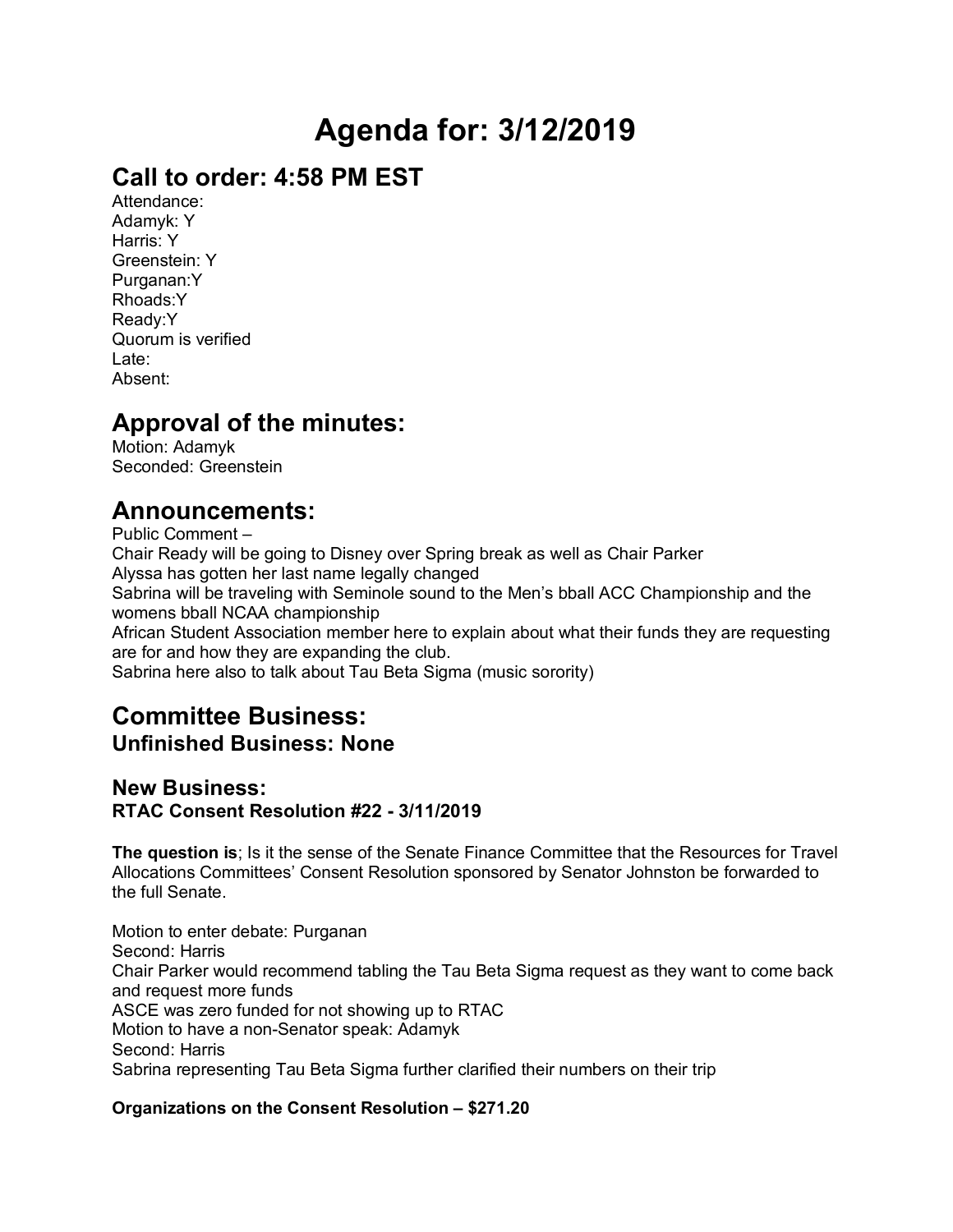Tau Beta Sigma – Funded \$271.20 in Registration American Society of Civil Engineers – Zero-funded in PAC

Motion to table CR: Greenstein Seconded: Harris Adamyk: Y Harris: Y Greenstein: Y Purganan: A Rhoads: Y

CR 22 tabled 4-0-1

Motion to object to the resolution: Adamyk Second: Greenstein

Motion to suspend the rules to debate CR: Harris Second: Adamyk

Motion to table Tau Beta Sigma in the CR: Adamyk

Motion to pass amended CR: Harris Second: Adamyk Adamyk: Y Harris: Y Greenstein: Y Purganan: A Rhoads: Y

CR Passes 4-0-1

Motion to consider PAC Resolution: Purganan Second: Adamyk

#### **PAC Consent Resolution #21 – 3/11/2019**

**The question is**; Is it the sense of the Senate Finance Committee that the Programming Allocations Committees' Consent Resolution sponsored by Senator Harmon be forwarded to the full Senate.

**Organizations on the Consent Resolution – \$1,835** Minority Association for Pre-Med Students – TABLED in PAC Friday Night Live – Funded \$500 in Contractual Services, \$735 in Expense (Total: \$1,235) African Student Association – Zero funded in PAC- **Please see Statute 802.4 D for reason Org was zero funded- REMANDED TO PAC** Chess Club at FSU – Funded \$250 in Expense Student Theatre Association – Funded \$240 in Contractual Services, \$110 in Expense (Total: \$350)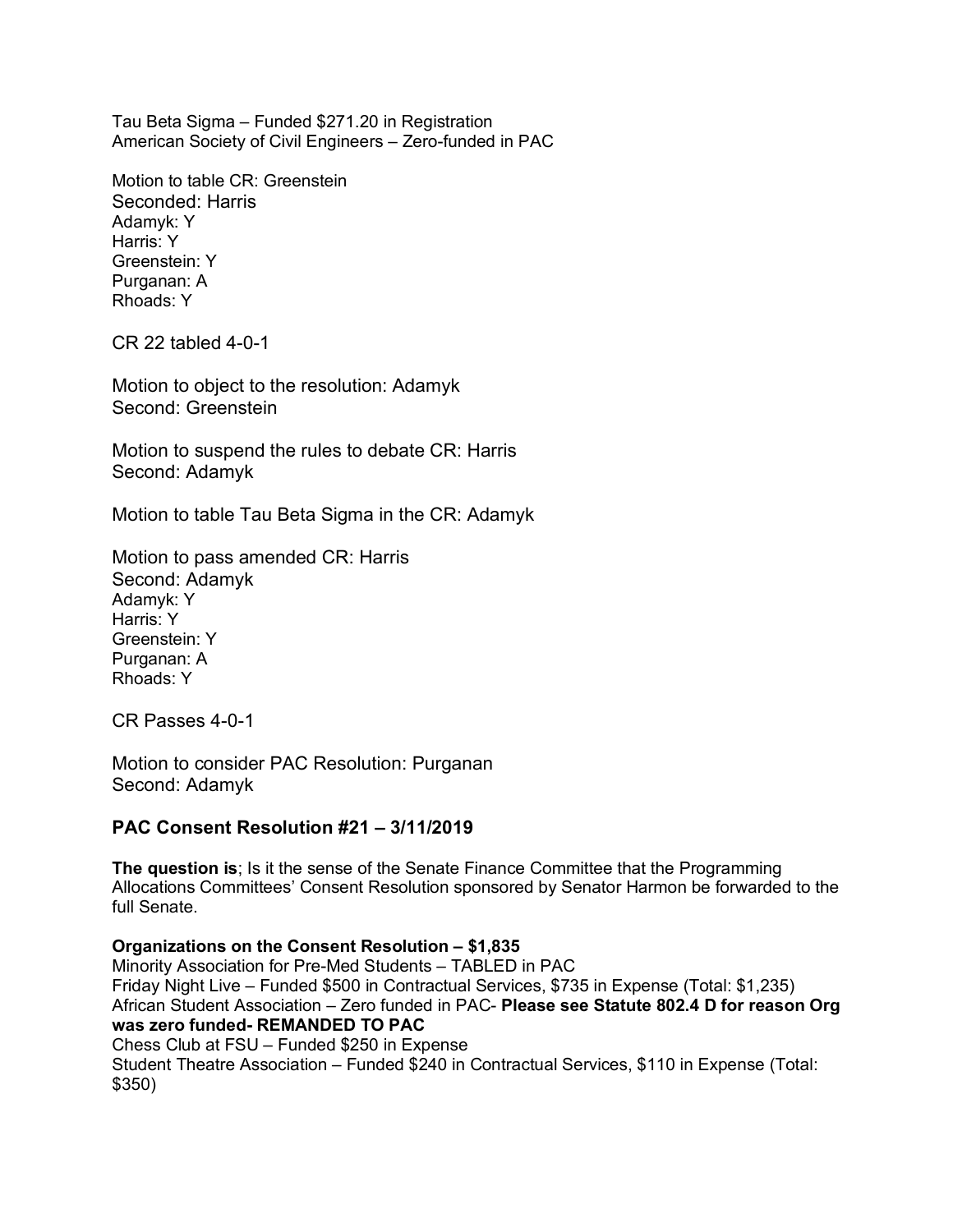Motion to approve CR: Adamyk Seconded: Greenstein Adamyk: Y Harris: Y Greenstein: Y Purganan:Y Rhoads:Y

CR passes 5-0-0 Chair Ready Strikes the vote

Motion to remand the ASA request back to PAC for further consideration: Adamyk Second: Greenstein Motion Carries

Motion to approve CR: Adamyk Seconded: Greenstein Adamyk: Y Harris: Y Greenstein: Y Purganan:Y Rhoads:Y

CR passes 5-0-0

#### **Bill 10 – TABLED** Chapter 805 **Bill 10A** Chapters 800-804

Motion to go into debate on Bill 10A: Greenstein Second: Harris

\*Gavel passed to Vice-Chair Rhoads\*

Amendment 1 – Sponsored by Senator Ready Purpose: To Amend Bill 10A, Section 802.6 to include categories E – H, detailing SGA advertising for items receiving A&S fees. Motion to amend the amendment to include more clarifying text: Greenstein Sponsor finds amendment friendly Motion to approve amendment to bill: Harris Second: Greenstein Adamyk: Y Greenstein: Y Harris: Y Ready: Y